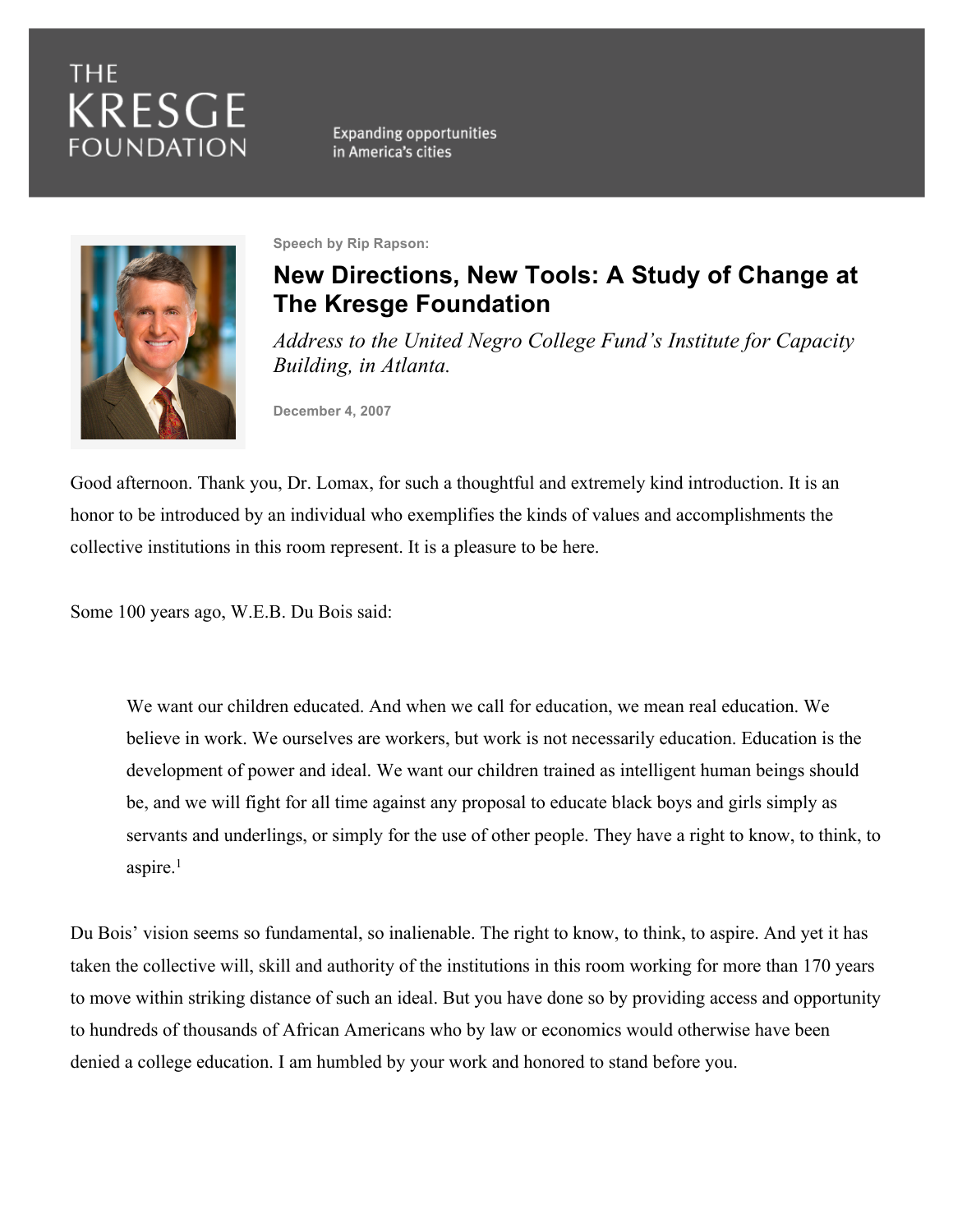#### **The Importance of Advancement**

It is clear by your attendance at this conference that you are deeply committed to building the advancement infrastructure of your institutions so as to achieve long-term sustainability. The trustees and staff at Kresge applaud and endorse these efforts. And with the financial support that flows from a strong and committed donor pool come the resources to invest in academic programming, faculty development, financial management, historic preservation and countless other important priorities.

The Kresge Foundation has supported the work of historically black colleges and universities since 1966, but it is our Historically Black Colleges and Universities Initiative, which began in 1999, of which we are most proud. This five-year, \$18 million effort worked to strengthen the advancement capabilities of five institutions – Bethune-Cookman College in Daytona, Fla.; Dillard University in New Orleans; Johnson C. Smith University in Charlotte, N.C.; Meharry Medical College in Nashville, Tenn.; and Xavier University, also in New Orleans.

You probably know as much as I do about this initiative and its effects. And I know I don't have to explain how Michael Lomax, who was president of Dillard University at the time, had the vision to replicate and scale up the Kresge model to benefit other member schools within the United Negro College Fund. What I do want to affirm for you, however, is The Kresge Foundation's belief in the fundamental role historically black colleges and universities have played in our nation's development and the essential role they will play in our collective future. This belief is reflected, most immediately, in the \$8 million grant we made two years ago in support of the United Negro College Fund's Institutional Advancement Program.

I also want to articulate Kresge's highest respect for the work of the United Negro College Fund. We know the *Chronicle of Philanthropy* ranks the fund as the No. 1 nonprofit educational institution in America. UNCF attacks a front-line barrier to higher education – the inability to pay – through scholarships and internships that reduce or eliminate that daunting impediment for 65,000 students at 1,300 colleges and universities. It is a mighty organization with a brilliant and compassionate man at the helm. Thank you, Dr. Lomax, for all that you and your colleagues do.

I want to talk with you today about changes underway at Kresge. We are both stretching our signature capital challenge grant program and building new tools that move beyond it. The seriousness of the challenges facing contemporary society and the dizzying pace of change embedded in those challenges demand that any institution with the capacity to do so – particularly large, privately endowed foundations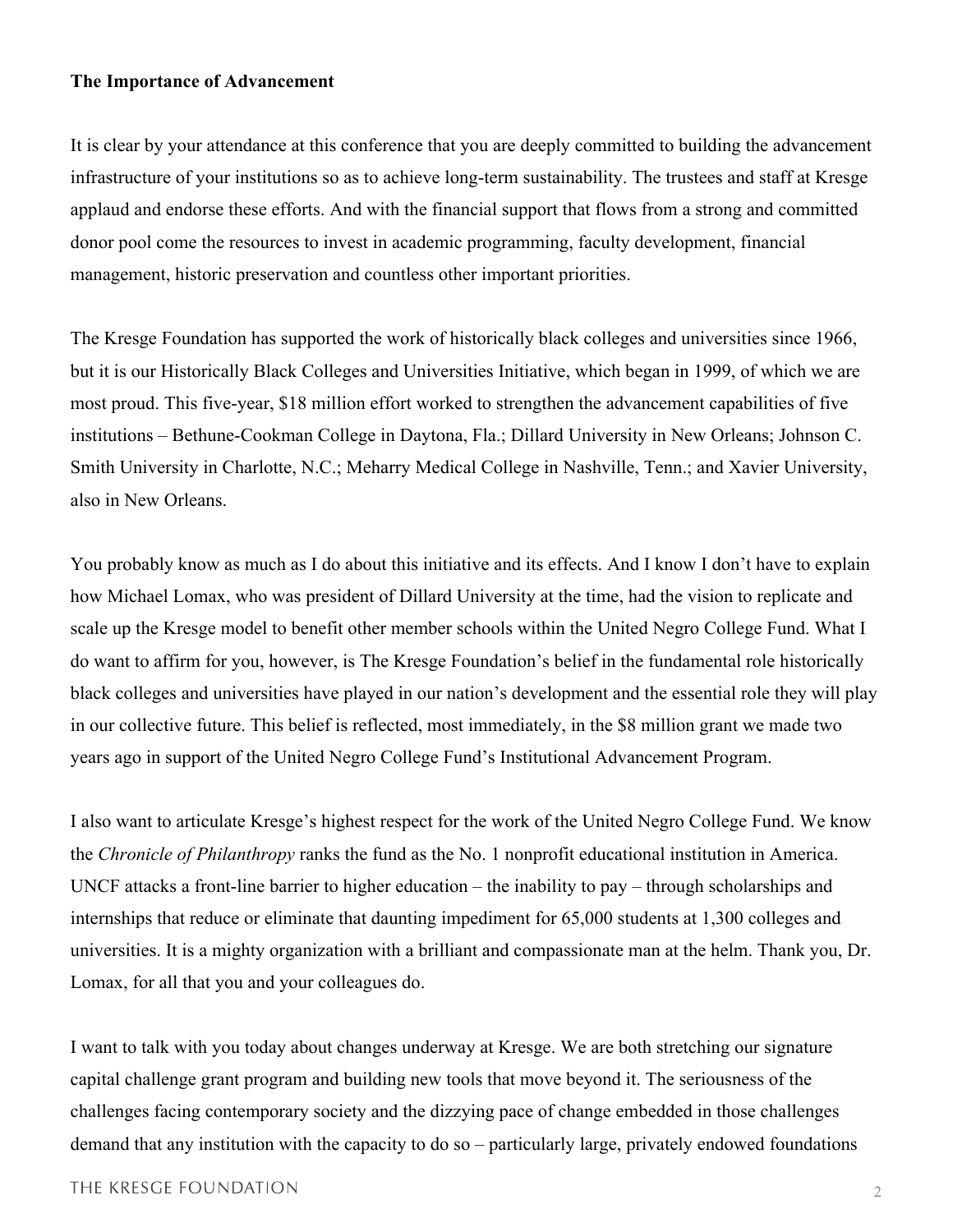such as ours – deploy their resources in ways that promise the greatest possible return for the greatest possible number. To paraphrase one of our most illustrious partners, a foundation is a terrible thing to waste.

So I'll divide my remarks into three sections:

- First, an explanation of why we are changing how we work at Kresge.
- Second, an overview of the framework we're developing.
- Third, a discussion of the areas in which your work and that of philanthropy might overlap in the future.

## **I. The Reasons for Change at Kresge**

Let me first explain why we are changing.

## **Emergence of the Capital Challenge Program**

From its earliest days, Kresge has sought to strengthen nonprofit organizations by supporting their physical expansion. Over time, and in recognition that facility projects required significant capital, the idea of issuing capital challenge grants emerged as the foundation's central grantmaking tool. It provided organizations with deadline-driven incentives to complete their project by enlisting a broad base of individual donors. As the challenge-grant program grew in size, its rationale shifted slightly from "building buildings" to "enhancing the capacity" of nonprofits to harness what Kresge viewed as the transformational opportunity created by a large campaign to raise private funds from individuals. It is this model that is being replicated by the Institutional Advancement Program.

## **Positive Aspects of This Approach**

For Kresge, there have been a number of attractive qualities about this approach.

## *First, our brand is clear*.

As the only major national foundation that focuses on underwriting building projects, people knew what we did. For many organizations, surviving Kresge's demanding and rigorous application and approval process imparted a Good Housekeeping Seal of Approval, a credential stamping an organization's approach as a model of effective fundraising.

## *Second, we have seen ourselves as neutral.*

Kresge did not make judgments about the project's value, an organization's mission, its impact on the local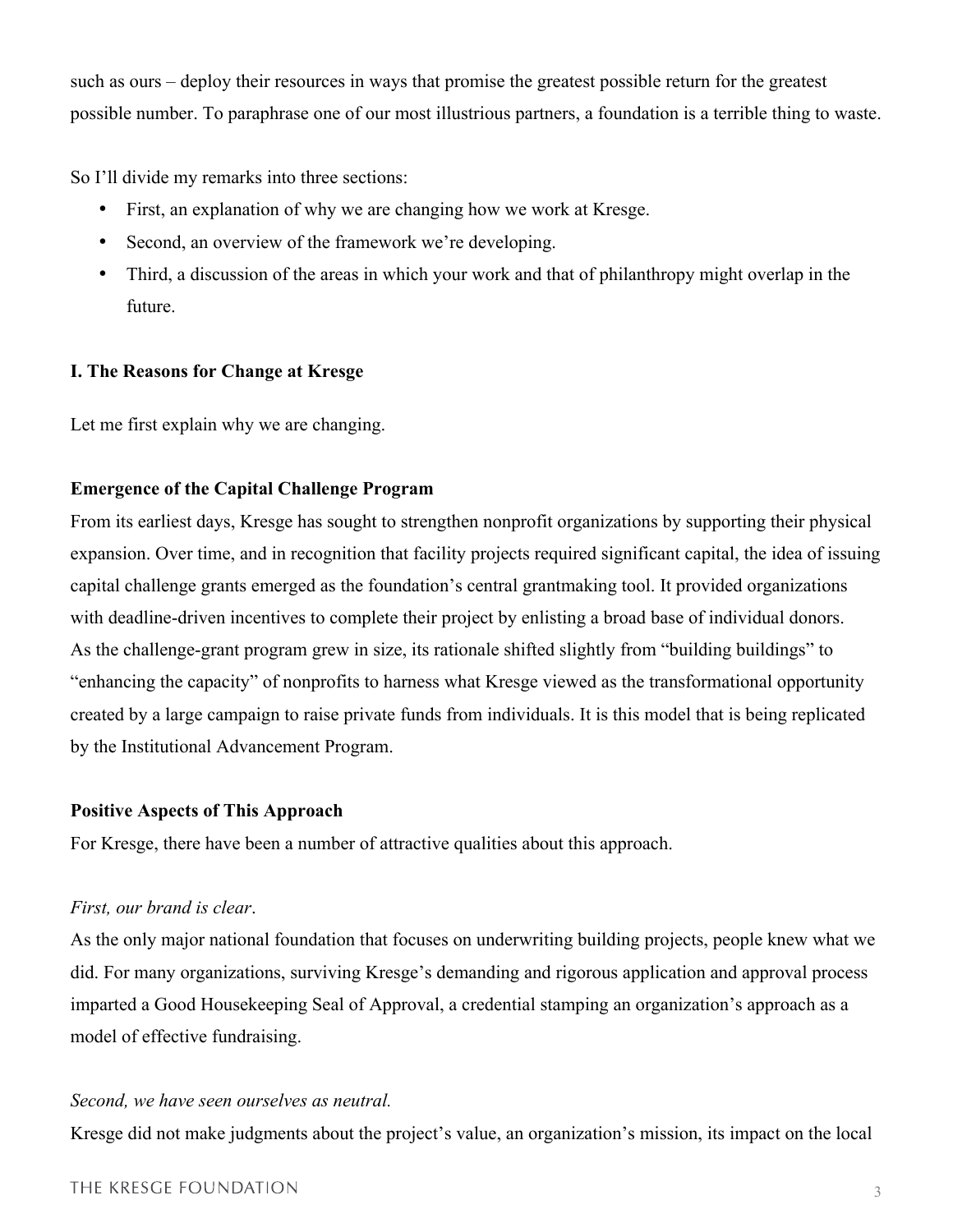community or its role within a particular field of work. We instead left that to others, preferring to interpret an organization's ability to mount a well-supported capital campaign as evidence that the community valued its work.

## *Third, although we remained consistent in our goals and methods, we were able to adapt our model to special circumstances.*

Kresge has transported its core work to a handful of particular fields of interest. Helping to build the development functions of historically black colleges and universities is perhaps the best example of this kind of special case, but we also used it to promote green buildings, community foundations and universities' ability to purchase scientific equipment.

The cumulative impact of the Kresge capital challenge grant model has been unquestionably beneficial. It is a system that has helped countless campaigns reach the finish line. It has repeatedly generated new gifts, larger gifts and more engaged trustees and executives. It has prompted organizations to set new benchmarks against which to measure their development.

#### **Limitations to the Approach**

This is a distinguished tradition. But as a sole grantmaking tool, it has some serious limitations.

#### *First, Kresge's model overstates our importance to an organization's long-term stability.*

There are certainly a great number of cases in which our support for a highly disciplined machinery of capital fundraising has translated into a more robust, sustainable organization. But there are also many cases in which it is not at all clear we have made a significant difference. Is it really plausible, for example, that a Kresge challenge grant materially strengthens the institutional capacity of a well-resourced private hospital engaged in a billion-dollar endowment campaign driven by scores of development staff and a high-powered board? I think the honest answer is pretty clear.

*A second critique of our approach is that Kresge relies on far too narrow a view of organizational capacity.* Kresge has tended to equate long-term organizational capacity with an expanded individual-donor base generated during a building campaign. There is, again, a certain sensibleness to that proposition. But although a building campaign is unquestionably a teachable moment in an organization's history, it teaches us largely about one dimension of a nonprofit's resilience and precious little about other aspects of its organizational capacity – the relevance of its mission, the efficacy of its strategies, the adaptability of its staff to changes in the external environment, the efficiency of its operations, the quality of its governance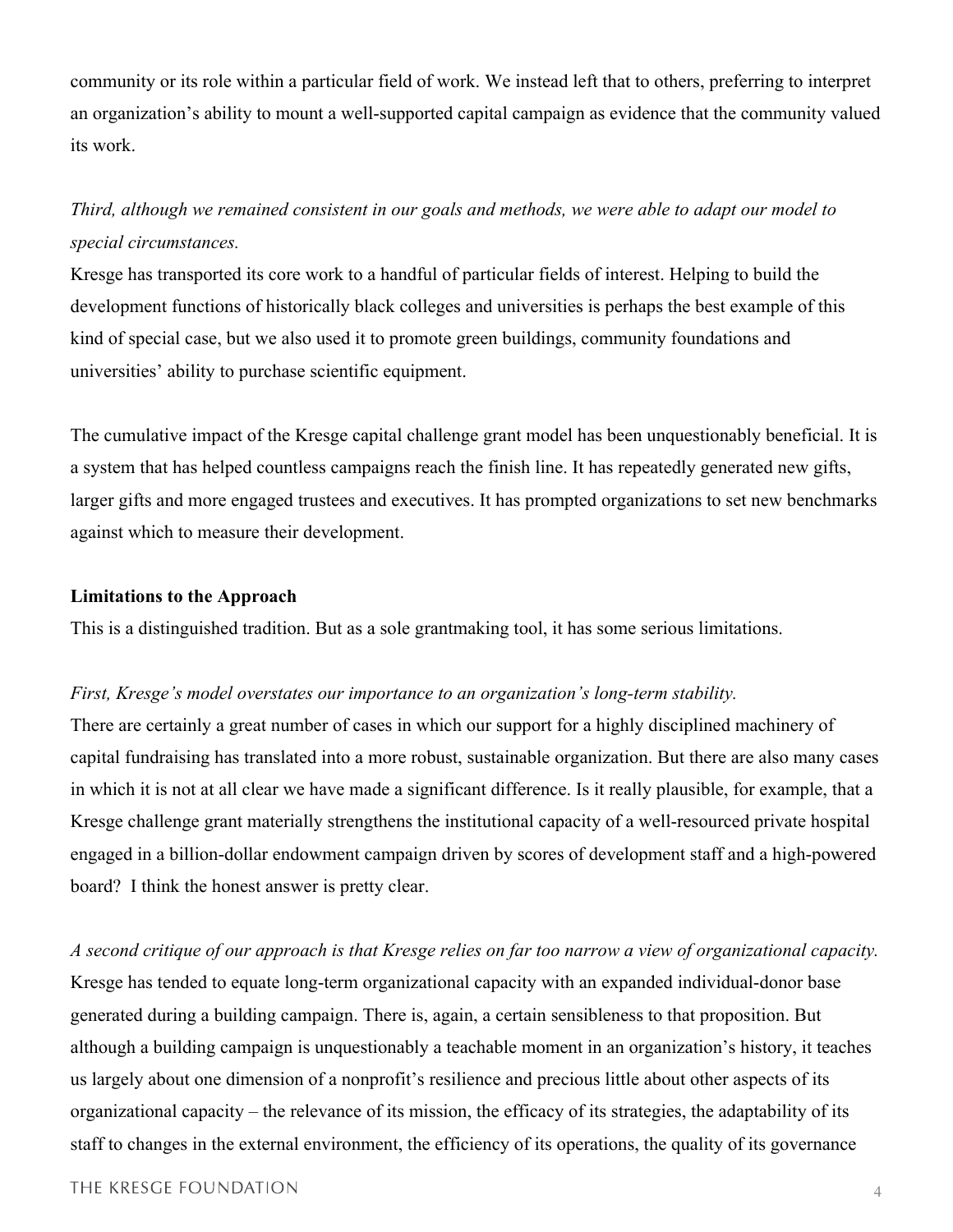### and the like.

*A third criticism of our approach is that we've relied almost exclusively on this single tool, even as the business of raising money has turned into a major industry.*

Kresge's challenge-grant program was developed at a time when nonprofit organizations faced huge obstacles to securing funding from all sources and when there was very little professionalization of the development function. Even as the fundraising environment changed profoundly – the increased role of planned giving, the explosion of large individual gifts, the change in public-sector funding flows and countless other forces – Kresge continued to work the same way it had for a quarter-century. Our capital challenge grant became all that we knew, and we bent all our efforts to refine it to within an inch of its useful life.

This reliance on a single tool is a little like choosing a screwdriver for every construction project – it works some of the time, but limits what you can ultimately build. An alternative might be to decide what you want to build and then chose the tools most appropriate to the task. Hammers and saws can be a good thing.

## *A fourth limitation on our work is that, in the spirit of staying neutral, we have marginalized value judgments.*

Everyone in this room would agree that Kresge's application process is exacting – some might say finicky and exasperating. We don't compromise on what we believe to be the essential formula for a successful capital campaign. The approach is almost like an algorithm – an impartial mechanism that generates predictable results.

Because of our single-minded focus on the components of a successful campaign, we often neglected to give due weight to an organization's mission or the project's purpose. We have, without question, funded many, many organizations confronting pressing social issues, pursuing innovation or advancing best practices in a field. The problem is that none of those considerations was central to our decision-making. Clearly this wasn't the case with our Historically Black Colleges and Universities Initiative, but that was a special case.

The results were often counterintuitive. We might fund, for example, a well-structured campaign of only the narrowest importance, while declining a proposal that promised substantial impact but that was financially a less sure bet.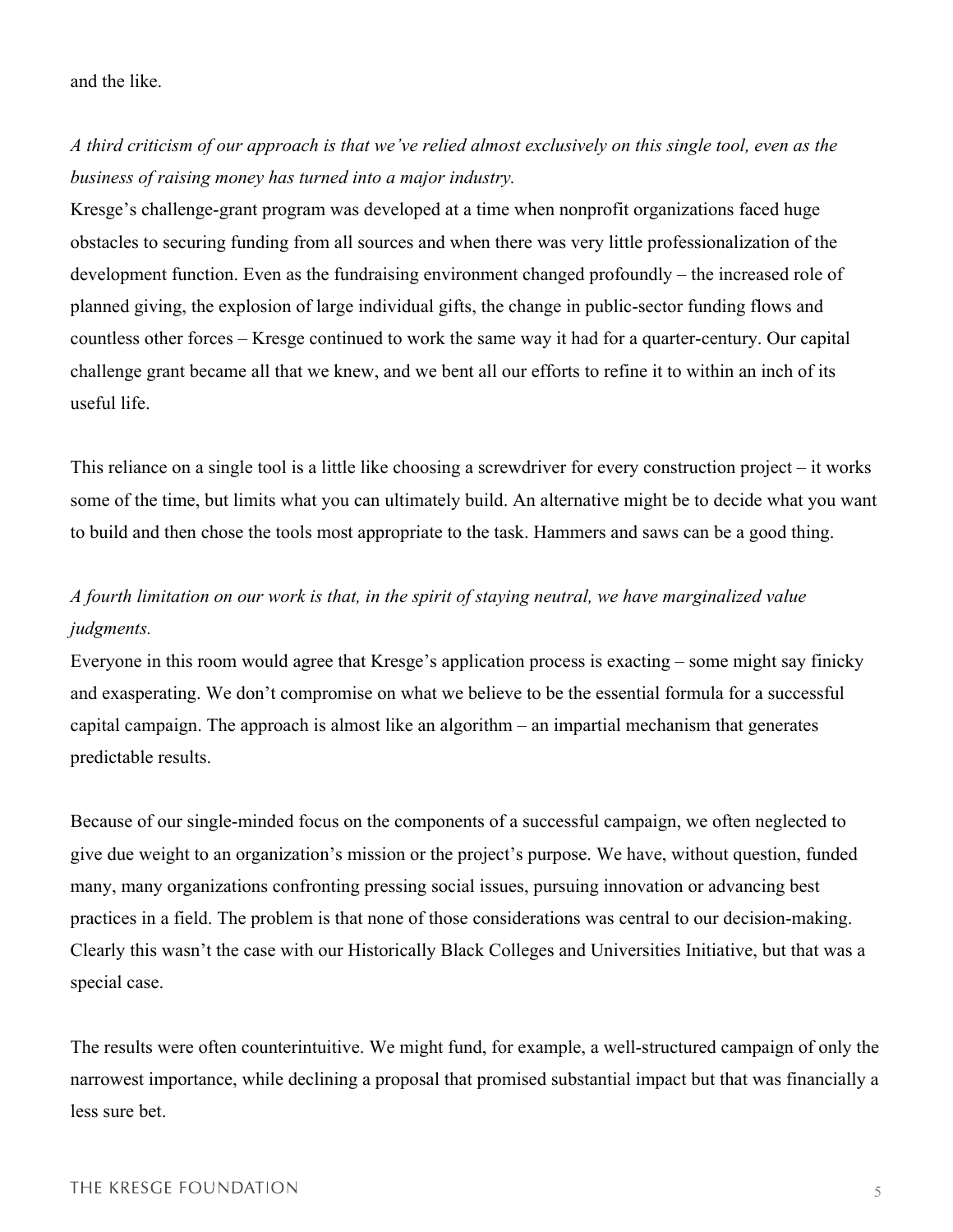### **II. The New Framework**

It is not particularly pleasant to hold a mirror up to our work like this. But the more positive aspect of the exercise has been to figure out how to depreciate the asset – to determine what aspects of our past work continue to have value and should be carried forward and what aspects no longer serve us well and should be retired. So let me turn in the second section of my remarks to a brief description of how we at Kresge intend to work in the future.

The changes we are pursuing fall into four broad categories. First, we have recast our challenge-grant program and made a set of values the centerpiece of our decision-making. Second, we are promoting a broader spectrum of nonprofit capitalization strategies, such as working capital and access to nontraditional sources of capital. Third, we will seek to advance select fields of interest. And fourth, we are pursuing a comprehensive strategy to promote the revitalization of the city of Detroit.

A word about each.

#### **Recasting the Capital-Challenge Grant: Values and Context**

The first, and most important, change we are pursuing is to strengthen our capital challenge-grant program. We are infusing it with qualities that will reinvigorate its role as the indispensable bedrock of our work.

We have begun with a number of adjustments to our internal grantmaking machinery. Yesterday, for example, we launched a new website that reflects our expansion to date, including a significantly streamlined applications process that we hope will make us much more accessible to medium-size and small organizations. Most important, however, is the placement of value judgments at the center of our work.

On paper, our old institutional ethic of neutrality made it appear that we had a wide-open door at Kresge, welcoming any organization of a mind to try to navigate our system. The reality is, though, a bit more complex – although the door was open, it was perched on an extremely high threshold of fundraising rigor that was difficult for the vast majority of organizations to climb.

There are a number of ways to modify that threshold and let more people in. One way is to recognize that values other than fundraising prowess need to be taken into account. We are focusing on a handful of such values:

#### THE KRESGE FOUNDATION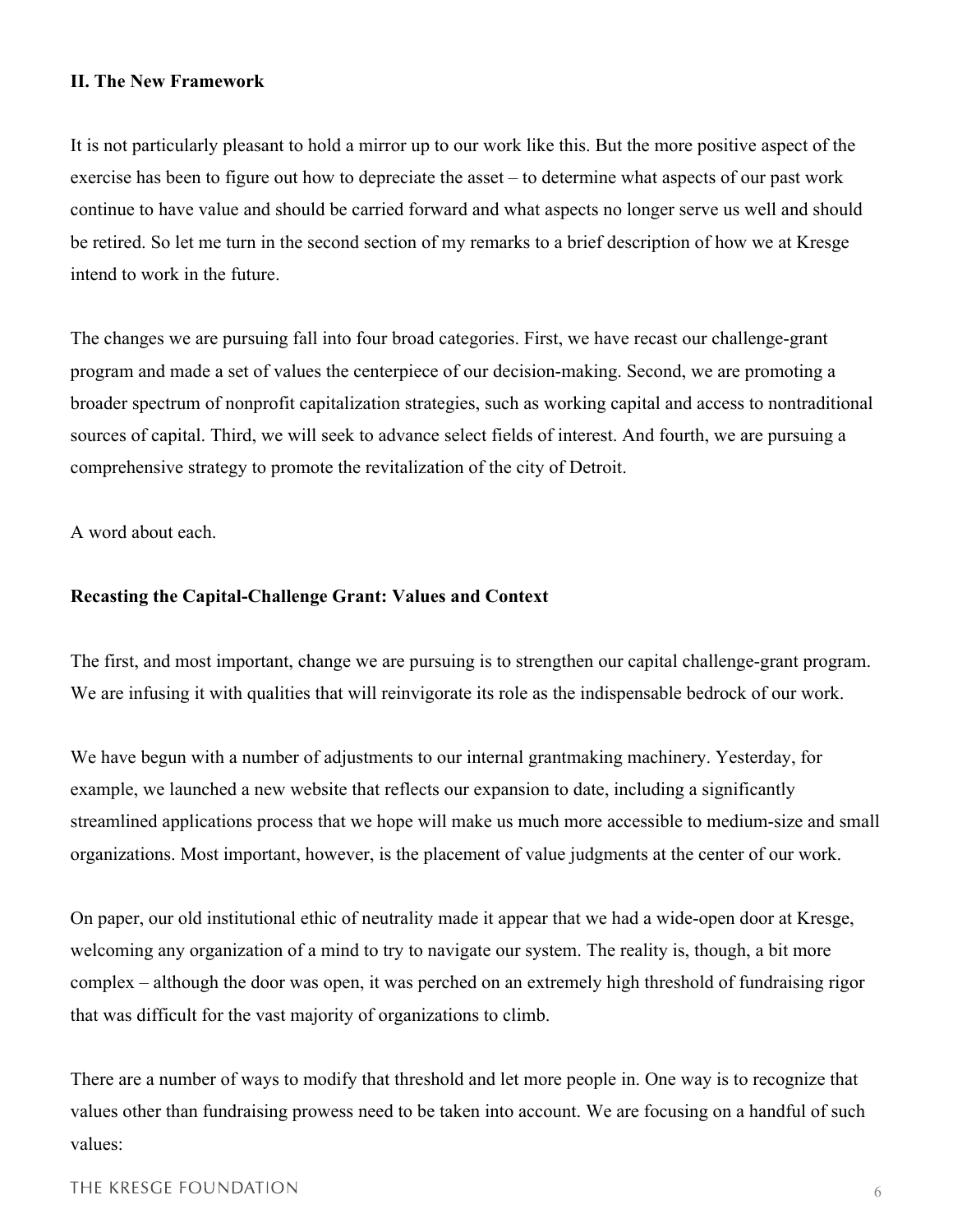- *Creating opportunity* How does an organization's work expand opportunities and support for lowincome people in order to improve their quality of life and enable them to participate more fully in the economic mainstream?
- *Community impact* How will an organization and a proposed project benefit the larger community?
- *Institutional transformation* Does the proposed project promise to profoundly redirect the trajectory of the organization?
- *Risk and innovation* Is an organization using new and innovative approaches to address stubbornly resistant problems?
- *Environmental conservation* To what extent does the project advance sustainable building practices, environmental stewardship, historic preservation or sound land-use planning?
- *Collaboration* Does the project encourage, and leverage, interdisciplinary engagement by multiple parties?
- *Underserved geography* Is the organization or project serving locations with high concentrations of need and low financial capacity, such as poor rural areas or cities suffering from disinvestment?
- *Diversity* Does an organization's staff and board reflect the racial, ethnic and gender composition of the population they serve?

No one of these values is more important than another. Instead, each serves like a weight on a scale, with us giving greater priority to those proposals that seem to possess a "heavier" collective weight.

These values have also caused us to recalibrate our basic fundraising analysis – relying less on formulaic gift charts and more on an analysis of an organization's capacity for growth and long-term stability. We certainly want to have confidence that a campaign has a chance of succeeding. But, rather than dictate our model to you, we instead intend to elevate our deference to your judgment about how best to get there and how we can be most helpful.

### **The Stretch: The Full Spectrum of Nonprofit Capital Needs**

So that is the first component of our change – looking through a quite different lens at our challenge-grant program. The second component seeks to take us beyond that program. It's what we've termed the "stretch," and it involves looking more expansively at how Kresge might support a far wider spectrum of nonprofit capital needs than simply facilities capital.

As nonprofits grow and take on increasingly complex operations, they rarely assess their business model. Trying to figure out month-to-month how to meet payroll is tough enough. Forget about trying to secure the

#### THE KRESGE FOUNDATION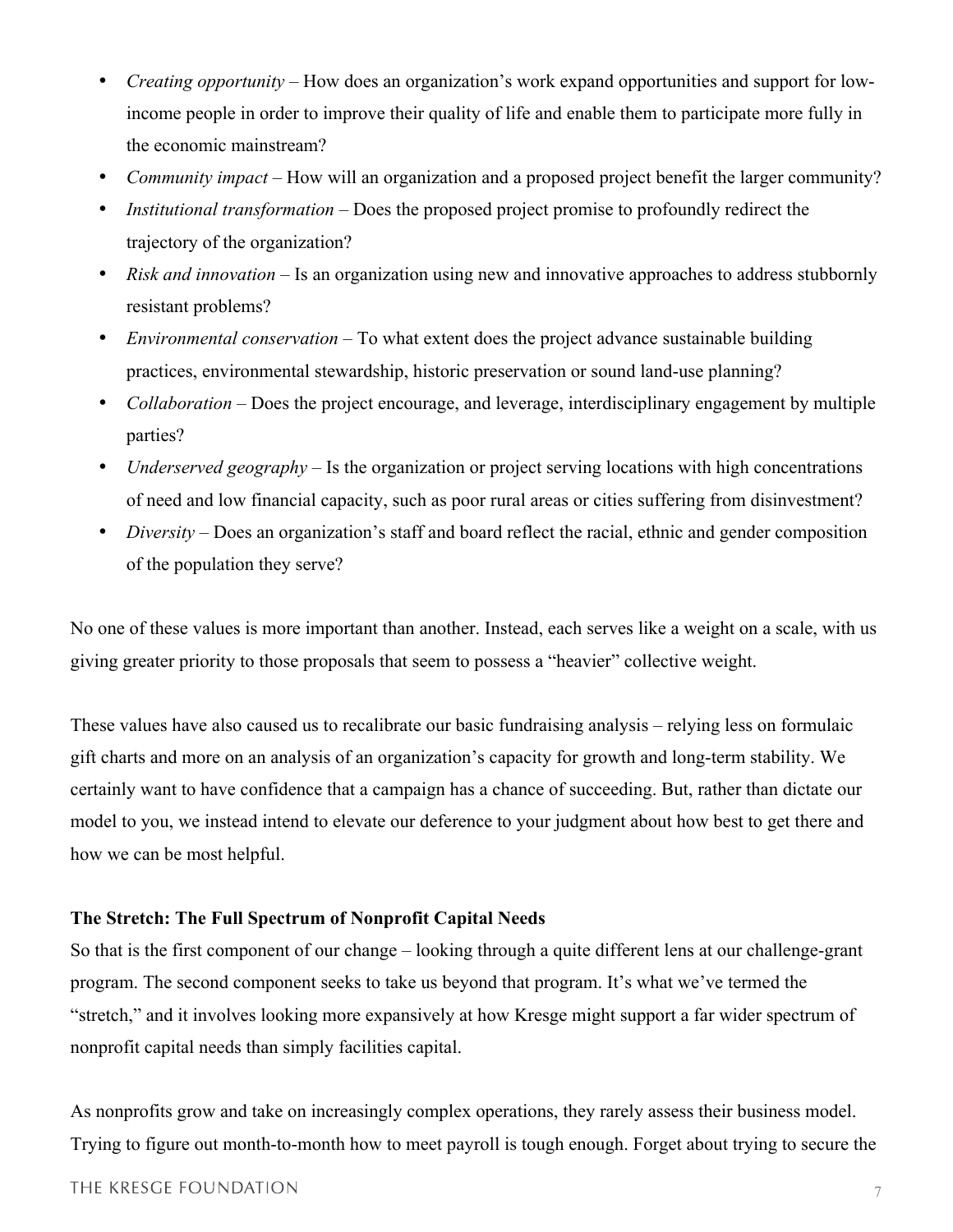resources necessary to invest in technology, acquire equipment, build cash reserves and endowments, create new fund sources or provide for stable program development. Even if those sources of capital were readily available to nonprofits – and they're not – it's not in the genetic coding of most nonprofits to plan and act this way.

We're at the front end of exploring how we might help.

- One option might be to rely on intermediaries to develop customized tools to help nonprofits engage in more sophisticated business planning.
- Another might be to assist organizations to build replenishing sources of working capital.
- And another might be to tap into the best philanthropic and private-sector thinking about how to access traditionally unavailable forms of investment capital.

### **Strengthening the Infrastructure of Selected Fields**

Recalibrating our approach to bricks and mortar, coupled with this "stretching" of our grantmaking, are the first two elements of our conversations about change. When we contemplate what will really make a difference in the lives of our children and our grandchildren, however, it's difficult to stop there. We need to address the broader forces that set the stage on which nonprofit organizations play.

That requires, in turn, that we try to understand what it will take to overcome some of society's most entrenched inertias – whether in overcoming racial disparities in health care, disinvestment in our central cities or the degradation of the natural environment.

Some of that can be done through better capitalization strategies, but much of it cannot.

We'll instead have to resort to a broader array of tools – pursuing public education strategies, supporting advocacy, convening parties in pursuit of shared interest, underwriting research to create a solid base for policy change. Taking the kinds of risks that promise a return commensurate with the magnitude of the challenge.

One small foundation like ours can't do this without selecting some points of leverage. We will concentrate on a handful.

First, addressing health disparities through a community-based approach that ties together environmental risks, community development and neighborhood-based prevention strategies.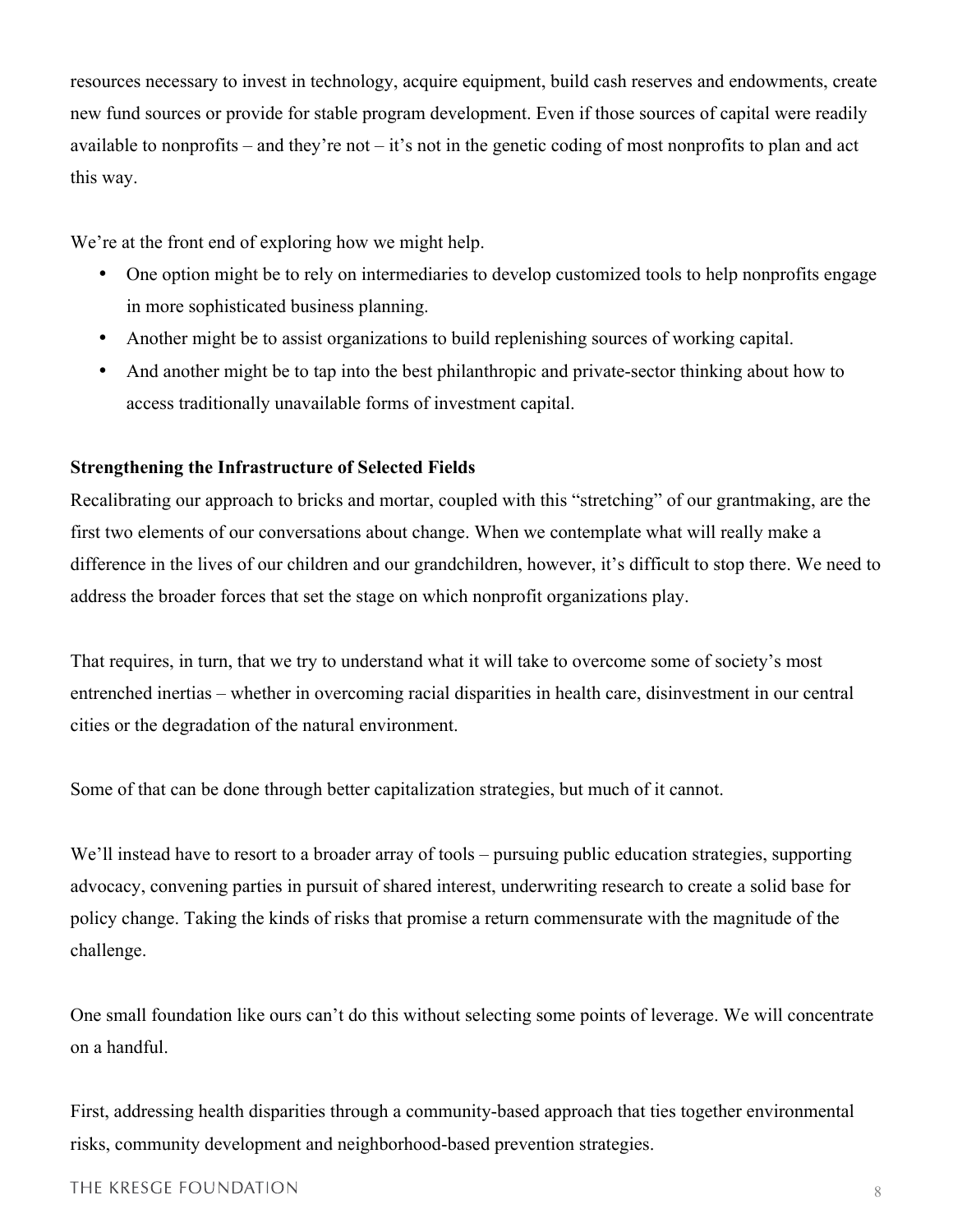Second, improving the access of low-income students to postsecondary educational opportunity.

Third, determining how we can help identify, and advance, strategies based in the Upper Midwest that will both mitigate the effects of climate change and contribute to thoughtful and prudent long-term adaptation to those effects.

Fourth, promoting the importance of arts and culture in enriching the daily patterns of life in communities throughout the nation.

And fifth, strengthening the capacity of colleges and universities in South Africa to contribute in material ways to that nation's institutionalization of democracy.

### **Investing in the Revitalization of the Detroit Region**

Changing our approach to bricks and mortar. Stretching the concept of capitalization. Selectively working in a handful of fields. There is one more piece to our conversations – the commitment to working intensively, comprehensively, and over time in one's home environment.

I'm asked all the time when I travel whether Detroit can come back. The answer is: Absolutely. It can come back. It will come back.

Nobody should minimize the challenge. The contracting southeastern Michigan economy, the mortgage foreclosure crisis, the perceived decline of the public school system, make for a powerful reality jolt.

And yet there is an extraordinary confluence of energies in Detroit, opening a window of opportunity our town hasn't seen in more than a generation – the reclamation of the riverfront, large employers moving back into a newly confident downtown, a focused mayoral-foundation effort to revitalize selected neighborhoods and promising strategies for spurring investment in the region's economy.

Kresge has significant roots in Detroit. We need to put our financial resources, our institutional credibility and our national connections on the line to keep this window of opportunity wide open – to help our community regain its economic health and civic self-confidence.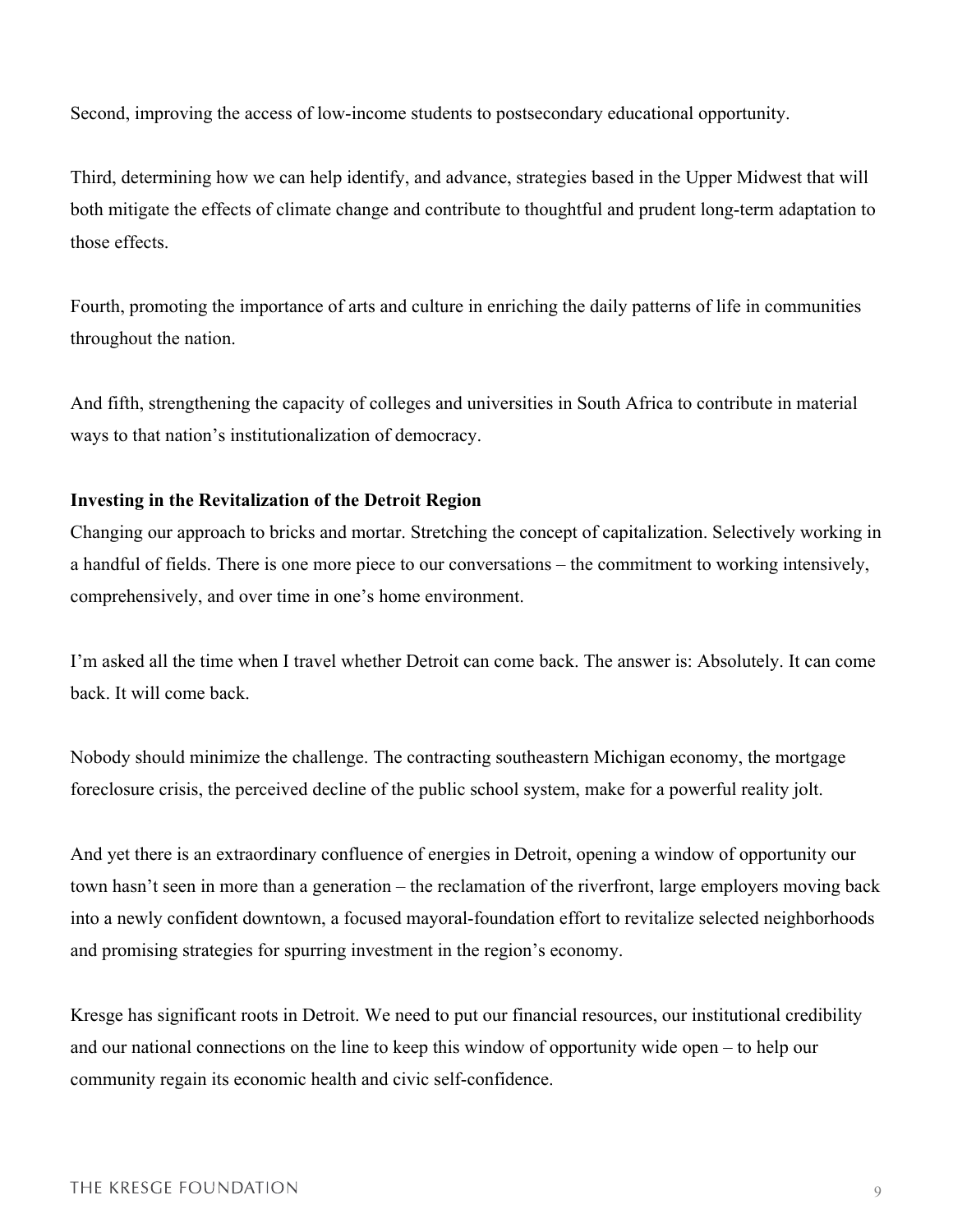#### **III. Future Intersections Between HBCUs and Philanthropy**

So just what does all this mean for your institutions? Let me use this third section of my remarks to project very briefly what the future intersections between philanthropy and historically black colleges and universities might be. I'll touch on four broad themes: connecting with your surrounding communities, identifying pathways to the emerging knowledge economy, forging more robust national networks of practice and learning and engaging in public policy.

#### **Connecting to Communities**

History is replete with examples of the power of your institutions to anchor, stabilize and promote the social and economic health of your surrounding communities.

The example of most recent memory is Katrina. It is a remarkable story, both for its continuing sadness and complexity, but also for its tremendous accounts of courage and heroism. The latter kind of story is exemplified by the efforts of Dr. Norman C. Francis, the president of Xavier, in his capacity of chair of the Louisiana Recovery Authority. Both Xavier and Dillard have been at the forefront of the struggle to rebuild the *new* New Orleans by working with city, state and federal agencies as well as private businesses to provide affordable housing, employment and basic infrastructure to serve the needs of the community. Dr. Francis richly deserved the Presidential Medal of Honor he was awarded for his leadership.

A less dramatic, but equally important, effort is the community building that has been the hallmark of the colleges in the Atlanta University Center Consortium – Clark Atlanta University, Morehouse College, Morehouse School of Medicine, the International Theological Center and Spelman College. These institutions have made a long-term commitment to the ongoing revitalization of the West End and Martin Luther King Drive District.

Philanthropy has been an important partner in these, and other, efforts. Think Ford, Rockefeller, Blank and many other, smaller, foundations with a commitment to helping low-income communities become healthy, vital centers of community life. We at Kresge look forward to joining those partnerships in a more meaningful way.

#### **Bridging to the Emerging Economy**

A second point of intersection is the role that your institutions play in bridging to the economic opportunity structures of the new economy.

#### THE KRESGE FOUNDATION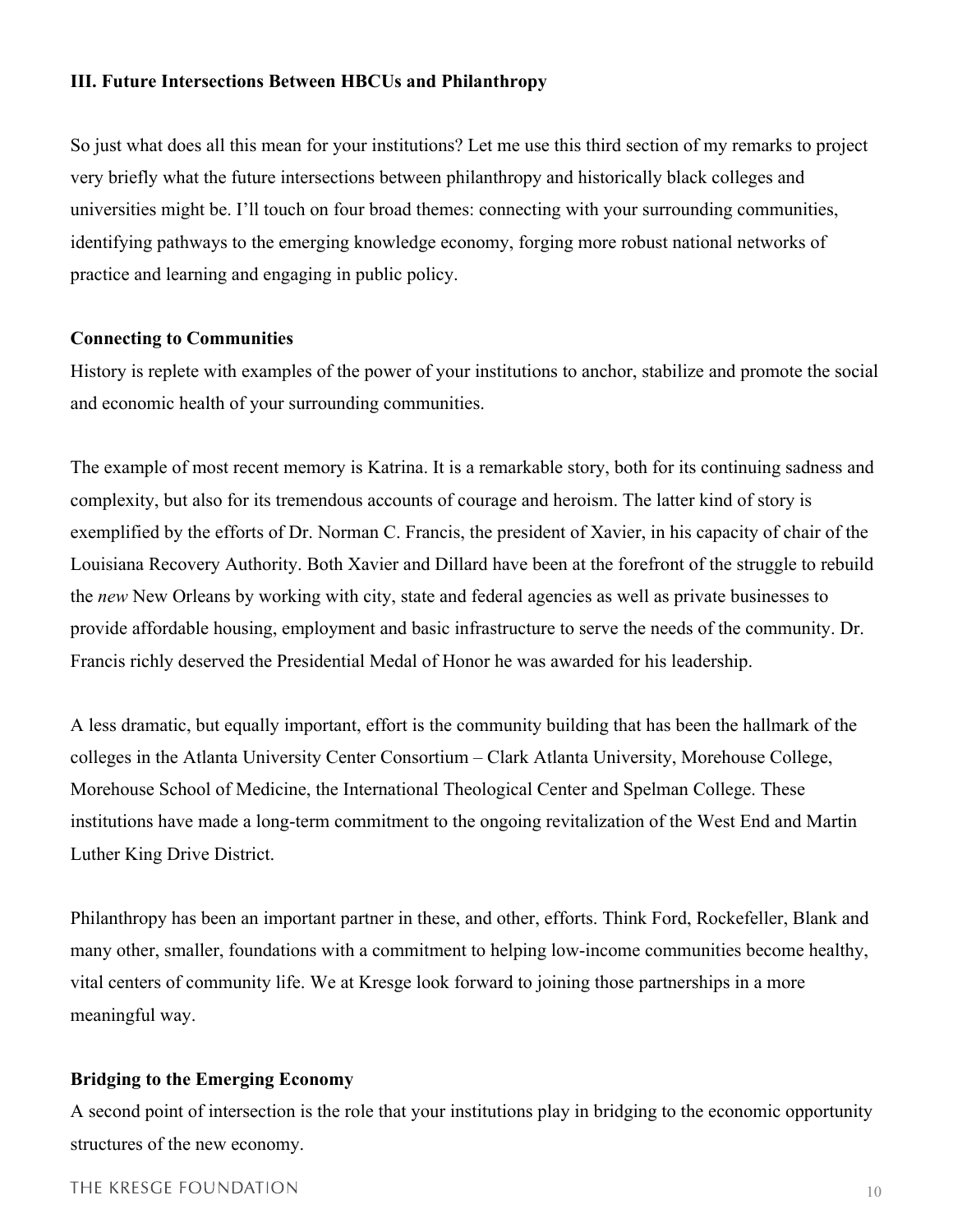Education is the most important driver for opportunity and achievement in our knowledge economy. Nothing is more central to that dynamic than your institutions.<sup>2</sup>

The New York Times recently reported on a fascinating example of this. It described a partnership between HBCUs and Indiana University in which HBCU undergraduates gain hands-on scientific research experience "at the bench" alongside graduate students and faculty members in the university's multimilliondollar laboratories. This collaboration not only benefits the students, but is also a boon for the university, which is able to build relationships with prospective black graduate students well before they graduate from college.<sup>3</sup>

At a more general level, by training 40 percent of all African Americans receiving bachelor's degrees in physics, chemistry, astronomy, environmental science, math and biology,<sup>4</sup> the HBCUs are bolstering the ranks of native-born scientists and engineers who will take their place on the front lines of this nation's economic competitiveness in the global marketplace.

This single statistic is remarkable in multiple dimensions. First is the pure scale. But second is the underlying reality of how far many of these students have come. Some may be coming from Exeter and other exclusive prep schools, but most are not. They may instead have fought their way through urban or rural school systems starved for adequate classroom support. They may be the first in their family to attend college. They may have struggled in countless other ways.

You have provided them with a direct bridge to a world economic order where they have a fighting chance not only to find a niche, but also to make a real difference. And not just by training them in the sciences, but also by accounting for 24 percent of all African American college graduates each year – each of whom will use either the left or right side of his or her brain to contribute to society.

Philanthropy again has a direct interest in this proposition. And not just Carnegie, Mellon and other educational funders. But also an increasingly wide swath of foundations seeking pathways of success for the nation's next generation. We at Kresge intend to join that effort.

### **Participating in Increasingly Relevant and Sophisticated Networks of Learning and Practice**

A third point of intersection is participating in increasingly relevant and sophisticated networks of learning and practice.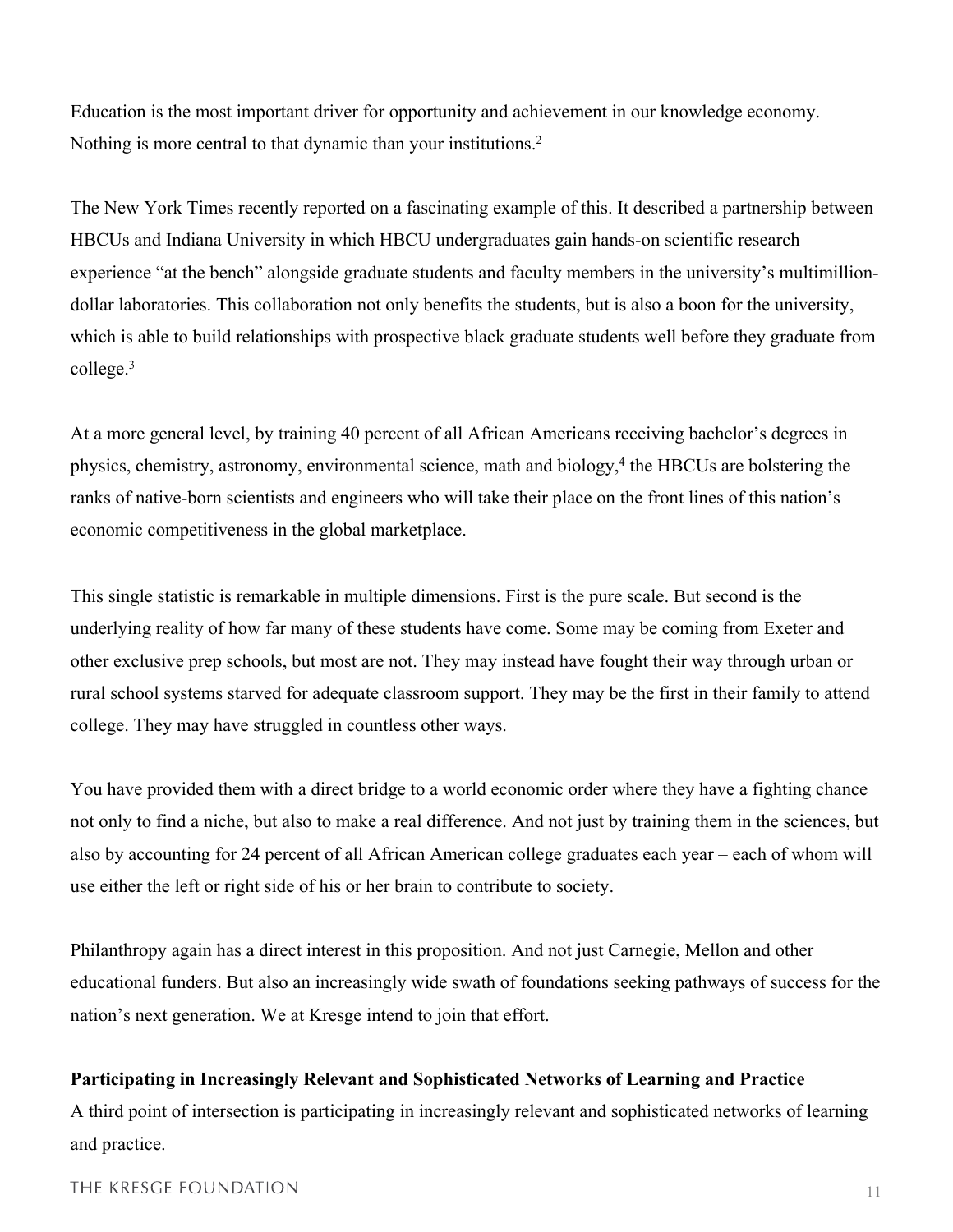One of the great values of the United Negro College Fund is its capacity to do exactly what we are doing today – bringing institutions together to learn from, support and challenge one another. It's not easy to free the time to network as much as we like, but I would submit that we don't do it enough.

The term synergy has been overused, but its magic is still potent. When organizations working toward a common purpose join forces in networks, their impact isn't just increased, it's exponentially increased. Metaphorically speaking, networks operate like a set of extension cords. Once members are plugged in and juice starts flowing, the current feeding them gets stronger and stronger. Not only do individual organizations become more effective, the network becomes a force in its own right – capable of wielding much more influence because of its unity of purpose. That's the power source.

In times of overwhelming challenge, we need to seek out, or establish, spaces that promise just such a result. We at Kresge would like to help determine what that might look like.

Just one quick example. Kresge has sought over the last six months to bring together some of the institutional knowledge of the HBCUs together with institutions of higher education in South Africa, which are struggling to bridge the gulf between an older, predominately white academy and a young and diverse student population that will become the country's next generation of knowledge workers. Whether this exchange is institutionalized in an ongoing network remains to be seen, but the possibilities are fascinating.

## **Engaging in Policy**

The final point of intersection is engaging in public policy.

It should not be as difficult as it is to make the case that public and private investment in your institutions is in equal parts an economic and moral imperative. But it is. We need to do something about that.

Again, the UNCF has played a pivotal role. It was, for example, a leader in the broad-based coalition that supported the College Cost Reduction and Access Act, the single largest investment in higher education since the GI Bill.

At her historic keynote address to the Democratic National Convention in 1976, Congresswoman Barbara Jordan observed: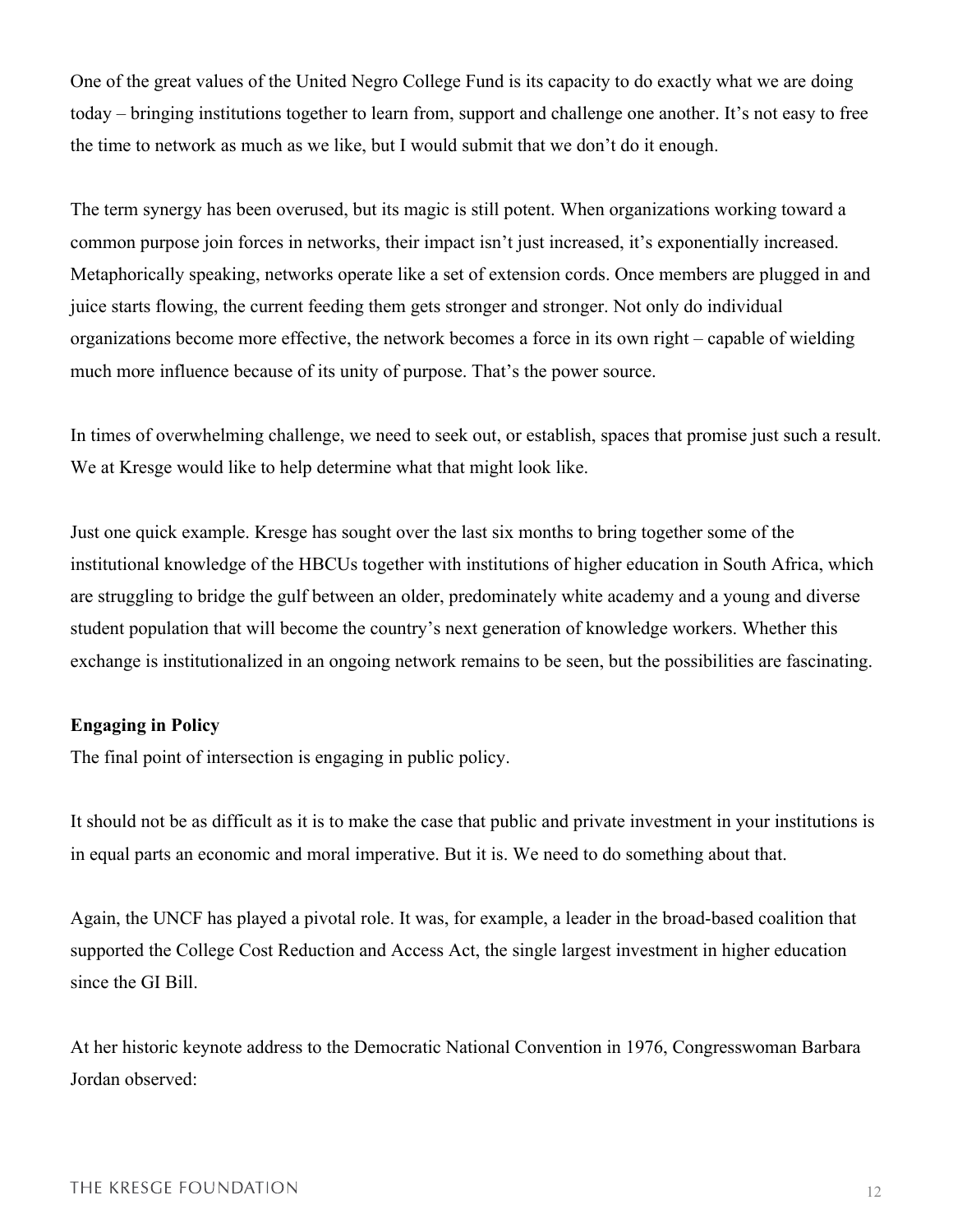We are a people in a quandary about the present. We are a people in search of our future. We are a people in search of a national community. ... Many fear the future. Many are distrustful of their leaders, and believe that their voices are never heard. Many seek only to satisfy their private work wants. To satisfy private interests. But this is the great danger America faces. That we will cease to be one nation and become instead a collection of interest groups: city against suburb, region against region, individual against individual. Each seeking to satisfy private wants. If that happens, who then will speak for America? Who then will speak for the common good?

Thirty years later, and everything has changed. Everything and yet so little. We are still in a quandary about who we are as a nation and where we will head.

For many of us, the last few years have been like having the anesthetic wear off after a serious operation – little by little comes the dawning realization that something is profoundly different. Our deepest communal values – based on solid American concepts of public responsibility for the common good – seem to have been shed, inexorably, until we're left with a dominant social and political ethic that enshrines individualism as the ultimate public virtue.

The effects are corrosive. Subordinating an ethic of long-term investment to an obsession with minimizing tax payments. Casting aside compassion for those less fortunate in favor of a deification of those who have achieved positions of privilege. Dismantling structures of mutual assistance in pursuit of grandiose concepts of market efficiencies, concepts that brought us Enron and the subprime mortgage crisis.

I can think of no institutions in our society more important to reversing these effects than our nation's black colleges and universities. Inspiring young people to a different set of aspirations. Opening their awareness to their God-given gifts. Teaching them to dream. Giving them the tools to succeed. Philanthropy has to help others understand how crucial your role is. We have to be full partners as you make the case – in local, state and national arenas of public policy – that you deserve the kind of support that will secure your future success.

#### **Conclusion**

So let me conclude with a statement Mary McLeod Bethune made in a national radio interview almost 70 years ago: "As we have been extended a measure of democracy, we have brought to the nation rich gifts. We have helped to build America with our labor, strengthened it with our faith and enriched it with our song. We have given you Paul Lawrence Dunbar, Booker T. Washington, Marian Anderson and George